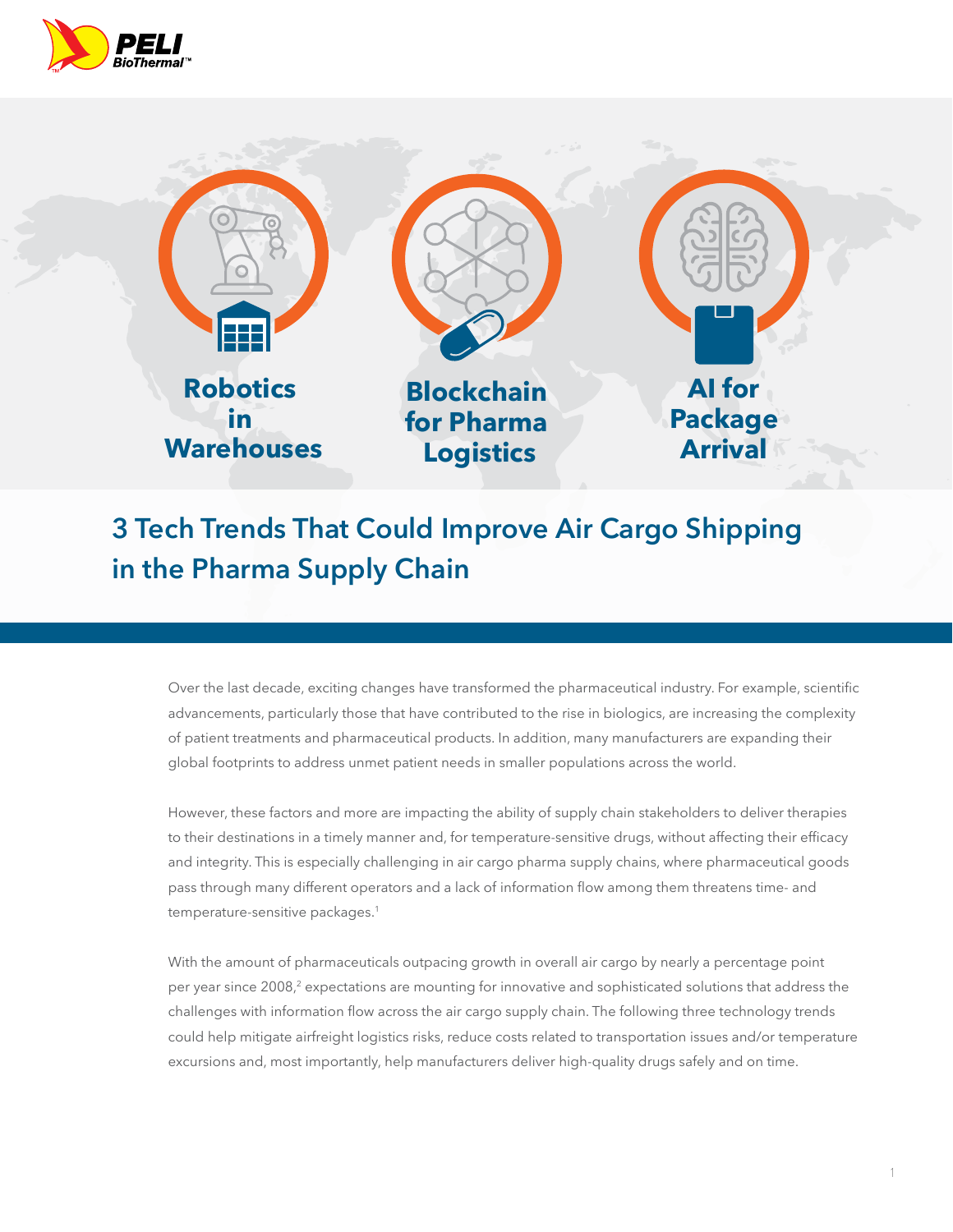**1**

## THE RISE OF ROBOTICS AND THE INTERNET OF THINGS

Robotics have long held a place in the shipping industry, automating repeatable tasks and performing jobs dangerous to humans. However, by modernising the way we receive data and how we communicate, the Internet of Things (IoT) is giving people the ability to connect in ways never before possible. This also applies to logistics management, where advanced supply chain technology is being used to create "smart warehouses."

The use of internet-enabled devices and technology in smart warehouses can improve operational efficiency by connecting devices and employees through an IT infrastructure linked to a warehouse management system (WMS).<sup>3</sup> A WMS monitors and manages an unlimited range of data points using devices, sensors and radio frequency identification (RFID) tags. An RFID system includes readers that can read up to 200 RFID tags at once, with those tags storing up to 100 times the data of bar codes.4 Additionally, RFID tags are position-agnostic, facilitating scanning and increasing productivity, whereas bar codes must be oriented toward a scanner. With the advantage of speed these tools offer, an item can be tracked in real time, so a distribution manager can know a shipment's exact location and its progress at any point throughout the supply chain.

The knowledge and transparency of an IoT-enabled warehouse is also paving the way for further robotic automation. IoT-connected robotics are becoming more common, allowing robots to perform more complex tasks such as picking, packing and shipping.<sup>5</sup> This limits the use of humans for mundane tasks and instead utilises them where they are most valuable, reducing the cost of labour and training. Experts estimate nearly 70 percent of transactions in air cargo shipping could be automated using robotics or artificial intelligence (AI), cutting costs for stakeholders by up to \$2 billion.<sup>6</sup> Maintaining efficient and cost-effective operations is critical in any warehouse environment. Yet, this can be especially crucial during the storage and distribution of pharmaceuticals, where any excursions in temperature-sensitive products can compromise the efficacy and even safety of a product. By using robotics in the beginning phases of a distribution life cycle in combination with a fully faceted, temperature-controlled shipping container, a pharmaceutical manufacturer can have confidence its product is protected from its facility to the patient.

Robotics can also improve employee safety. Sarcos Robotics, a developer of robotics and microelectromechanical systems, plans to introduce a powered exoskeleton suit in 2019 for warehouses and distribution centres. These "exosuits" are intended to reduce work-related injuries and problems associated with continuous lifting and moving of heavy items.7 According to the U.S. Bureau of Labor Statistics, workplace injuries and accidents cost U.S. employers more than \$60 million annually, so technology such as this not only offers the productivity advantages of robotics but can also extend employee longevity.

### **IoT and robotics in warehouses can:**







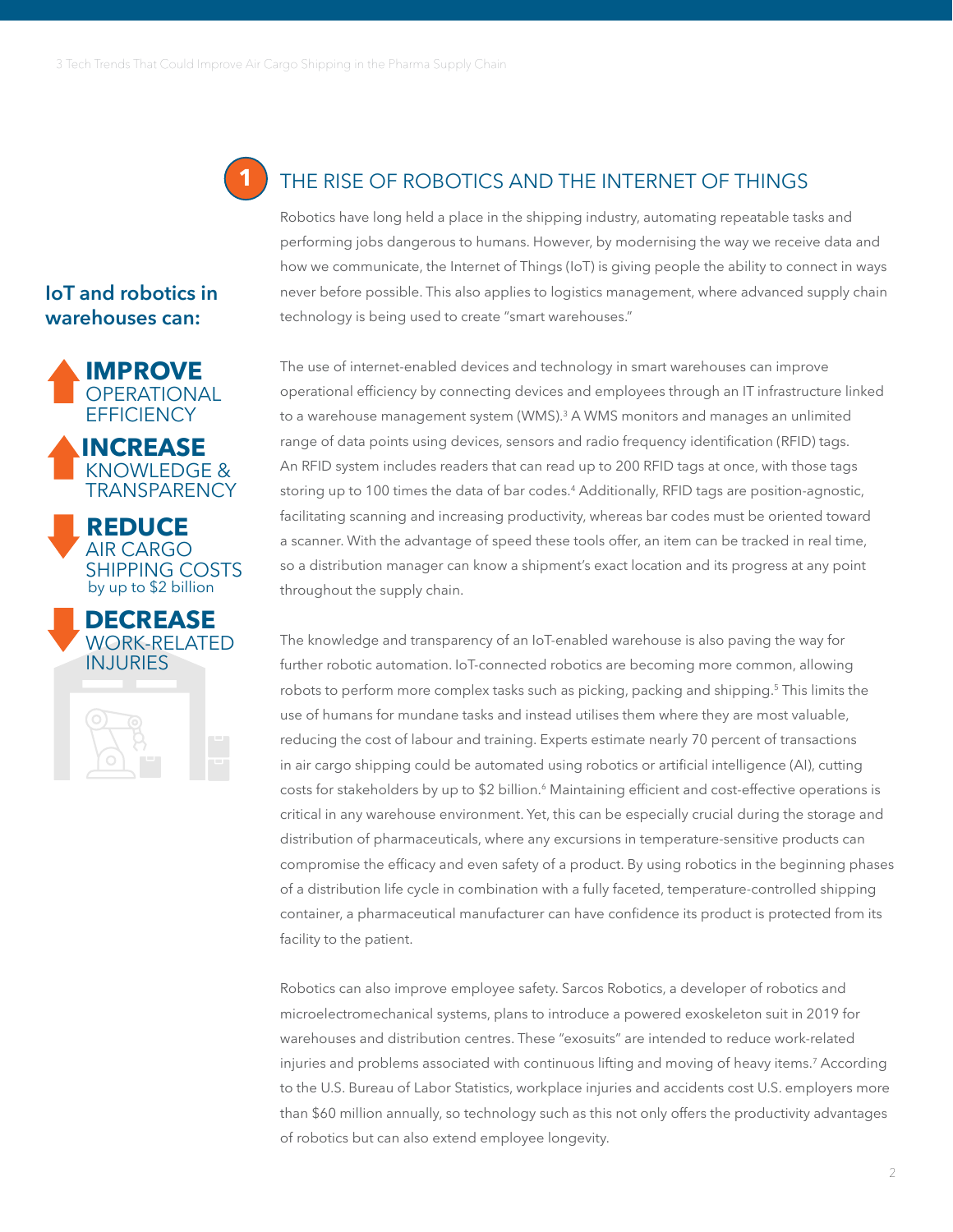

#### THE BLOCKCHAIN MOVEMENT

With the launch of Bitcoin in 2009, the business world also saw the advent of blockchain technology. This software functions by grouping records and log transactions into chronologically ordered blocks that are linked and secured by cryptography technology. The blocks essentially create a digital ledger system, allowing for easy coordination and authentication of documents and data.<sup>8</sup>



While a wide range of industries, from financial services to energy suppliers, use blockchain technology, it has become especially useful in pharmaceutical manufacturing and distribution. That is because this industry requires multiple stakeholders to coordinate the shipment and logistics of high-value drugs that could mean life or death for a patient should they receive a product that has been compromised or if they do not receive it at all. Currently, major users of blockchain technology in the logistics industry include UPS, McLeod, DHL, FedEx and Union Pacific.

In an article published by pharmaphorum, author Gunjan Bhardwaj offers five use cases for blockchain technology in pharma:<sup>9</sup>

- 1. Increase visibility in the pharmaceutical manufacturing supply chain
- 2. Offer traceability throughout the supply chain to prevent infiltration of falsified or counterfeit drugs
- 3. Enable manufacturers to efficiently manage inventory levels to prepare for spikes in demand
- 4. Assist with recall management
- 5. Facilitate clinical trial management

The potential benefits of blockchain and the transformative power it could have over the future of the pharmaceutical supply chain gives rise to new possibilities in a number of areas. For example, blockchain technology creates transparency that increases accountability for product damage. Photo Equipment Interchange Receipt (PEIR) is a blockchain-encrypted app created

## **Blockchain technology can:**

and authentication of data

Increase visibility and offer traceability of falsified or counterfeit drugs

Optimise costs and shipment times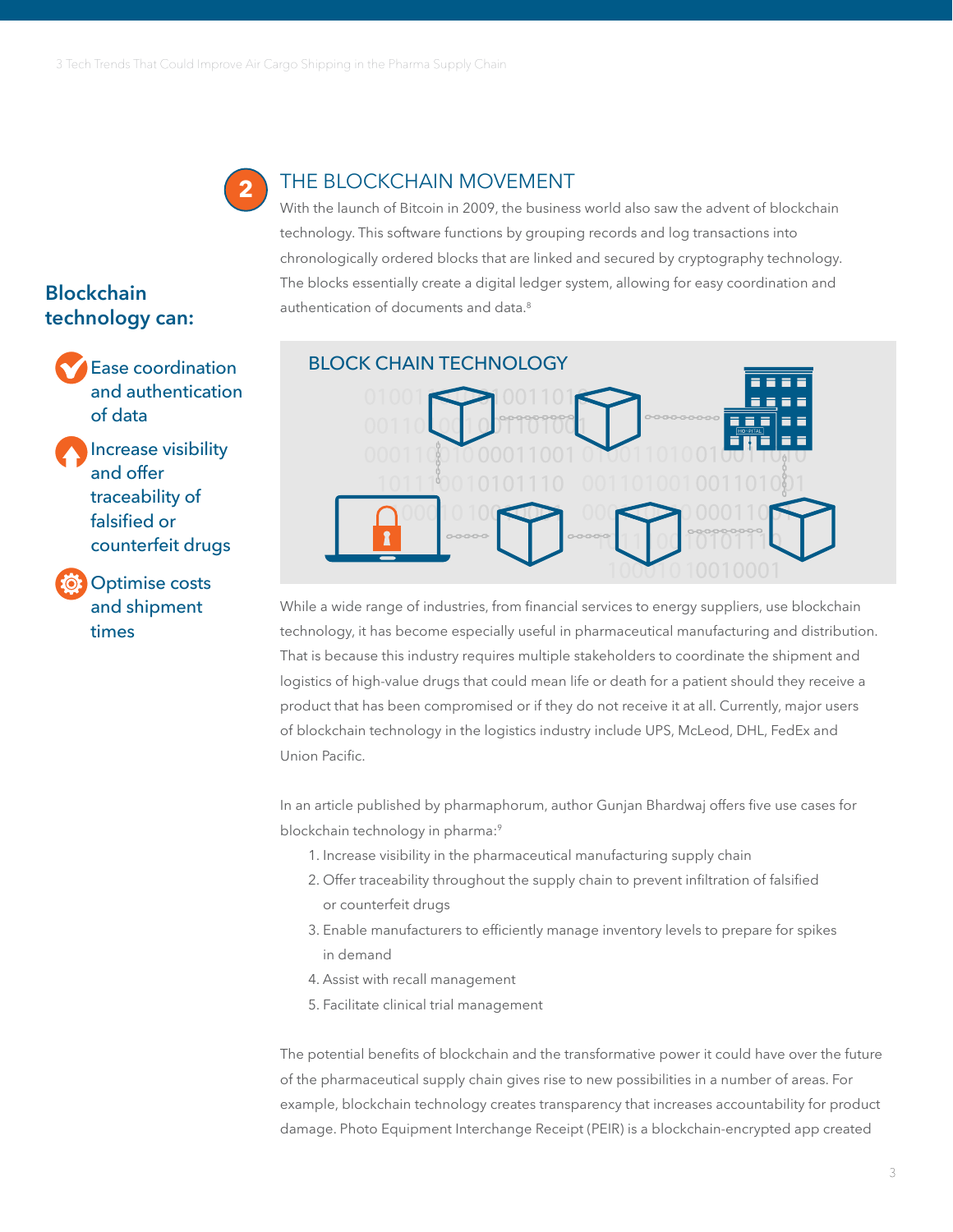by logistics services provider TCompanies that allows operators to take and save pictures of shipments at each destination throughout a supply chain. According to TCompanies' CEO Tom Burke, 25 percent of the 37.5 million cargo containers and trailers shipped throughout the United States each year are damaged at some point in transit.<sup>10</sup> Improved accountability also helps mitigate pharmaceutical cargo theft, which can cost shippers and transporters up to \$30 billion a year, with an average of \$4 million per loss.11

Blockchain not only can track the chain of custody and pinpoint where any damage occurred, but the secured and facilitated performance of contracts without the involvement of third parties also reduces the transaction costs and time associated with contracting.<sup>12</sup> "Smart contracts" is another term for the blockchain technology, as this automated functionality releases payments in escrow once predefined stipulations are met. Managing and optimising costs and even time of shipments is also possible through blockchain, as the information it provides allows shippers to track capacity, cost and estimated delivery times for different routes. Inflated markups by brokers would no longer be possible as real-time updates from carriers about their capacity for shipping vehicles and lanes dynamically adjusts the fairest prices based on supply and demand.13

Just as with any information stored in blockchain's decentralised, encrypted digital ledger system, these logs of critical transport data cannot be altered once they are entered. Customs and government authorities can use this ledger to easily see what the originating company and country was for a shipment and what its value is, so they can assess the appropriate tariffs. As pharmaceutical manufacturers begin or even continue, to expand their global footprint, using blockchain technology to track their shipments is seen as an invaluable tool in global trade.

#### **Blockchain in Transport Alliance**

Blockchain technology's benefits, while appealing, do not come without concerns from potential users. Deloitte recently outlined five areas that, if progress were made, could overcome barriers to blockchain's adoption:14

- 1. Increasing throughput and performance for large-scale applications
- 2. Enhancing standards and interoperability
- 3. Reducing complexity and costs
- 4. Gaining regulatory support
- 5. Multiplying consortia

While work is being done in all of these areas, there are still many questions around when blockchain could be ready for mass adoption, if at all. The standards and advocacy organisation Blockchain in Transport Alliance (BiTA) shares common goals among its 450+ members "to develop a standards framework, educate the market on blockchain applications and encourage the use of those applications."15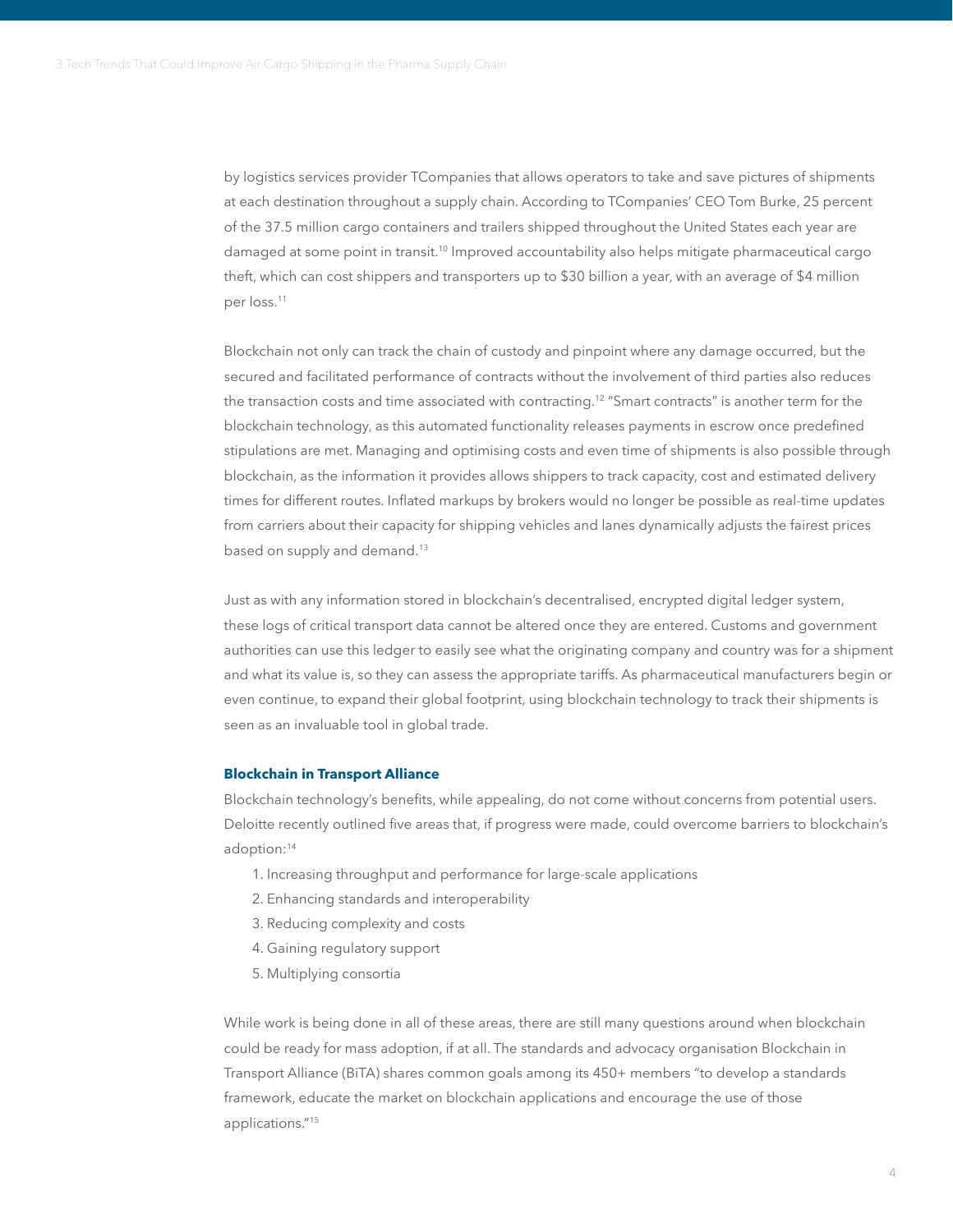

### ARTIFICIAL INTELLIGENCE AND PREDICTIVE SOFTWARE

Not only would access to data improve efficiency and productivity in air cargo shipping for the pharmaceutical supply chain, but the use of AI could empower air cargo supply chain stakeholders facing a rapidly growing market. In an IATA article, Tim Strauss, vice president of cargo for Air Canada, explains why it is essential the air cargo shipping industry utilises innovative new technologies, such as AI.<sup>16</sup> "It is both important and urgent for the industry to transition to the modern age of supply chain technologies and systems if it wants to remain relevant in a world driven by data, information and microsecond-decisions being made via artificial intelligence," says Strauss. "This is the clear path to the next generation of efficiencies and differentiation between providers of air cargo services. It is very likely that the shippers will eliminate airlines and handlers who are unable to work in this new era of distribution/information and most certainly will be sidelined in the e-commerce, pharmaceutical and perishables marketplace."

The data extracted from AI software can provide the information needed to foresee potential issues and make recommendations or decisions on optimal actions.17 Data sets about inventory, supplier performance, demand fluctuations and even conditions along a route, such as weather, road or customs delays, can be used to plan ahead and/or take action in real time, facilitating decision making and increasing speed. The ability to apply predictive analytics to the pharmaceutical supply chain offers end-to-end visibility never before possible but incredibly crucial in an industry that is responsible for not only developing high-value products but also and more importantly—millions of lives.

An example of the power of combining artificial intelligence and predictive analytics is the machine learning platform PAI 2, developed by the cloud computing company Alibaba Cloud. PAI 2 allows customers "to collect information, discern patterns in data and adapt to new input without explicit programming."<sup>18</sup> An example of PAI 2's capabilities is its ability to learn and predict airfreight shipping each day for supply chain operators while taking into consideration factors like weather patterns along the intended route.19 Customer expectations can be maintained appropriately in real time by adjusting delivery dates as unexpected weather creates delays. The algorithms possible with AI software are also able to predict other types of patterns, such as future buying habits, letting shippers better forecast when and where resources need to be diverted, as well as potential issues related to customs/borders.

Empower air cargo supply chain stakeholders in a rapidly growing

**AI and predictive software can:**

> Provide end-to-end visibility and predictive foresight

Improve customer experience